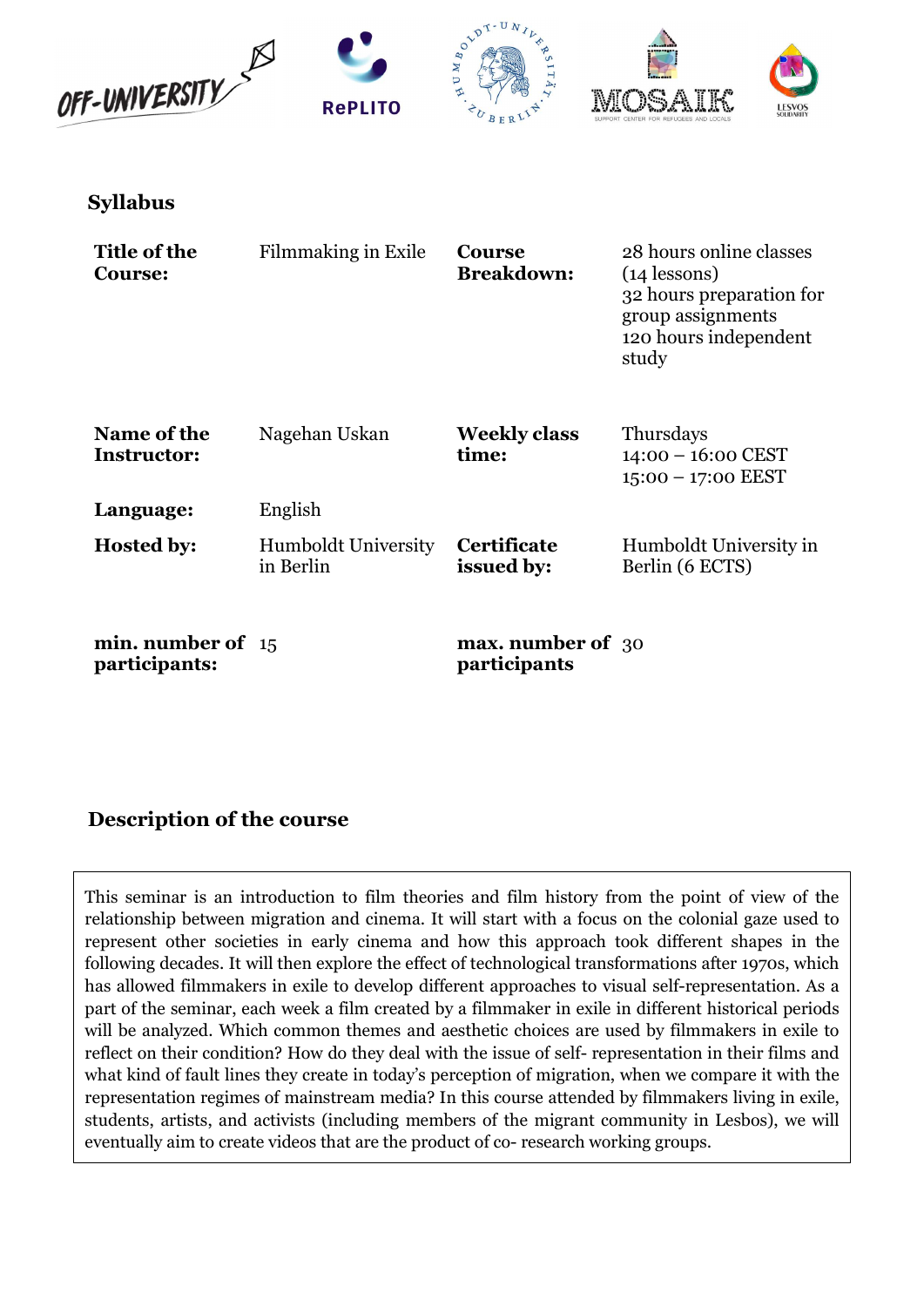

# Learning Aims:

# To provide a general understanding about:

- Overview of film history from the perspective of films created by filmmakers in exile.
- Concepts of exile, migration, diaspora and its correspondence in film theory with the concepts of accented cinema, transnational cinema, films of the borders, postcolonial cinema, militant cinema, Third cinema, intercultural cinema

# Upon the successful completion of the course students will be able to:

- Implement co-research methodology in a new environment composed by students, migrants, activists, and artists
- Have a wider perspective of migration in different historical and geographical contexts
- Analyze a film
- Create a video in a collective way

### Course requirements

Course components include:

- Lectures
- Readings
- Presentation of one of the course films within co-research groups or
- Participation to the creation of the collective video

The final grade for the course will be based on the following:

- Active participation to the course (30%)
- Presentation of the selected film OR Participation to the video production (70%)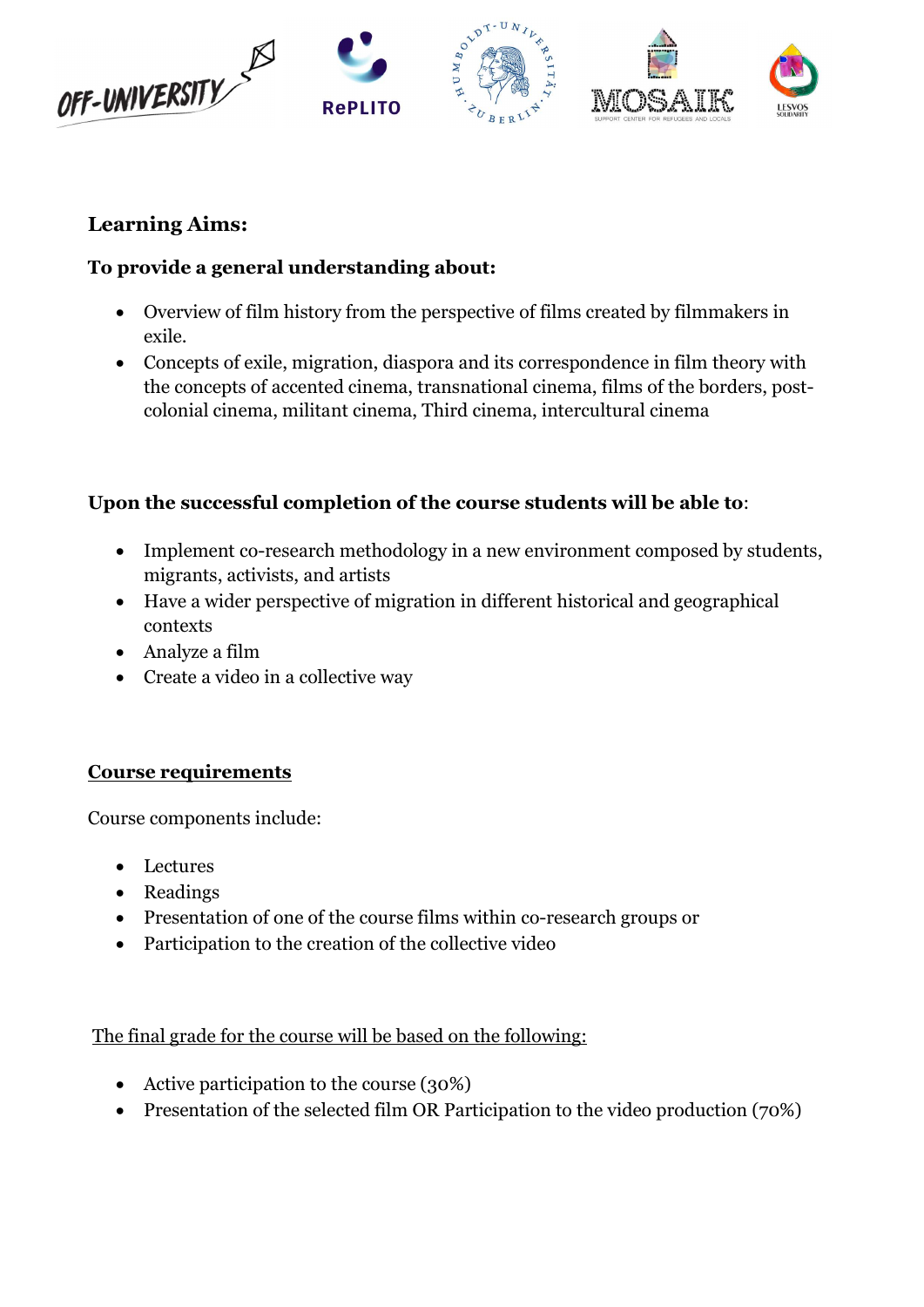

# Outline of the Course Schedule

| Week <sub>1</sub> | Introduction to the<br>theories and the historical<br>background of the topics | Introduction<br>Film discussion:<br>Želimir Žilnik, <i>Inventur</i> , 1975, 9'                                                                                       |  |
|-------------------|--------------------------------------------------------------------------------|----------------------------------------------------------------------------------------------------------------------------------------------------------------------|--|
| Week 2            | treated in the course                                                          | Formation of the co-research groups and assignment of<br>films to be presented.<br>Film discussion:<br>Adrian Paci, Centro di permanenza temporanea, 2007,<br>5'30'' |  |
| Week 3            |                                                                                | Film discussion:<br>Trinh Minh-ha, Reassemblage: from the Firelight to the<br>Screen, 1983, 40'                                                                      |  |
| Week 4            | <b>Treatment of theoretical</b><br>topics.                                     | Presentation group 1 of film:<br>Jean Rouch, Moi Un Noir, 1958, 70'                                                                                                  |  |
| Week 5            | Presentation of one film by<br>a group for every class.                        | Presentation group 2 of film:<br>Michael Curtiz, Casablanca, 1942, 102'                                                                                              |  |
| Week 6            | Collective discussion<br>following each                                        | Presentation group 3 of film:<br>Luis Bunuel, Adventures of Robinson Crusoe, 1954, 89'                                                                               |  |
| Week 7            | presentation.                                                                  | Presentation group 4 of film:<br>Ousmane Sembene, La noire de (Black girl), 1966, 55'                                                                                |  |
| Week 8            |                                                                                | Presentation group 5 of film:<br>Assia Djebar, La Zerda ou les chants de l'oubli, 1982, 60'                                                                          |  |
| Week 9            |                                                                                | Presentation group 6 of film:<br>Chantal Akerman, News from Home, 1976, 88'                                                                                          |  |
| Week 10           |                                                                                | Presentation group 7 of film:<br>Elia Suleiman, Chronicles of Disappearance, 1996, 88'                                                                               |  |
| Week 11           |                                                                                | Presentation group 8 of film:<br>Fernando Solanas, Tangos of Exile, 1986, 119'                                                                                       |  |
| Week 12           |                                                                                | Presentation group 9 of film:<br>Atom Egoyan, Calendar, 1993, 74'                                                                                                    |  |
| <b>Week 13</b>    |                                                                                | Presentation group 10 of film:<br>Fatih Akın, The Edge of Heaven, 2007, 122'                                                                                         |  |
| <b>Week 14</b>    |                                                                                | Collective discussion of films (with guest speakers):<br>Khaled Abdulwahed, Amel Alzakout, Purple Sea, 2020, 67<br>Sahraa Karimi, Hava, Meryem, Ayesha, 2019, 86'    |  |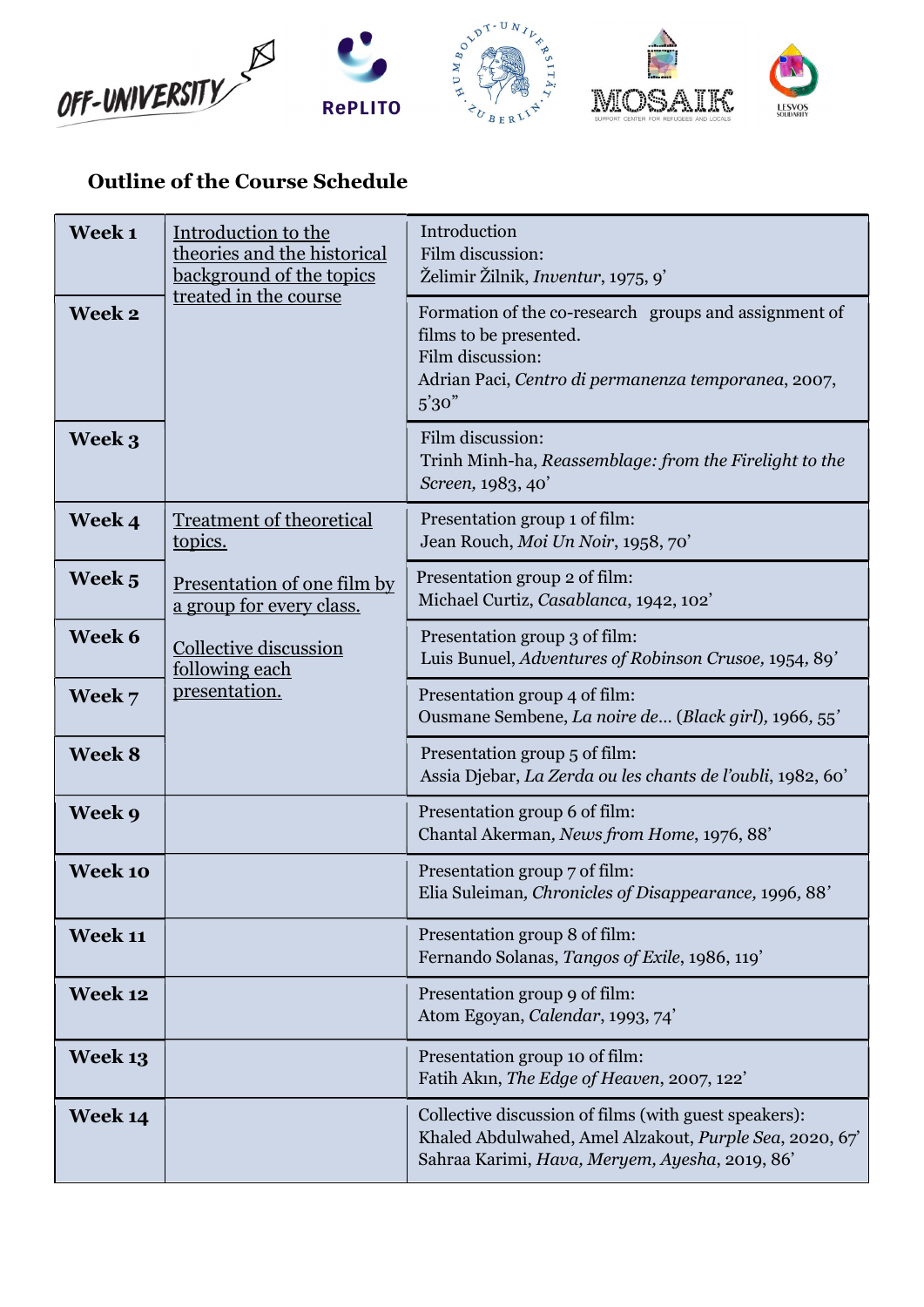

# Syllabus / Reading List

#### Week 1: Introduction to the course

- Aim and methodology of the course
- Introduction to the theories that will be discussed in the course
- General introduction to the films that will be analyzed during the course and the reason why they have been chosen

Visual materials:

Želimir Žilnik, Inventur, 1975 (9')

### Week 2: Introduction to basic concepts and terminology used during the course:

- Exile, diaspora, migration
- Colonialism and post-colonialism
- Colonial and post-colonial subject

Reading materials:

- Edward Said, "Reflections on Exile" in Reflections on Exile and other Literary and Cultural Essays, Granta Books (2000) pp.250-266
- Ranajit Guha, "The Migrant's Time", Postcolonial Studies 1:2 (1998), pp.155-160
- Salman Rushdie, Imaginary Homelands. Essays and Criticism 1981-1991, Granta Books (1991), pp.9-21

Visual materials:

Adrian Paci, Centro di permanenza temporanea, 2007, 5'30"

### Week 3: Introduction to film history with the related theoretical background

- Imperial and colonial cinema, third cinema, imperfect cinema
- The cinemas of exile, migration, diaspora
- Accented cinema, transnational cinema, post-colonial cinema, cinema of borders

Reading materials: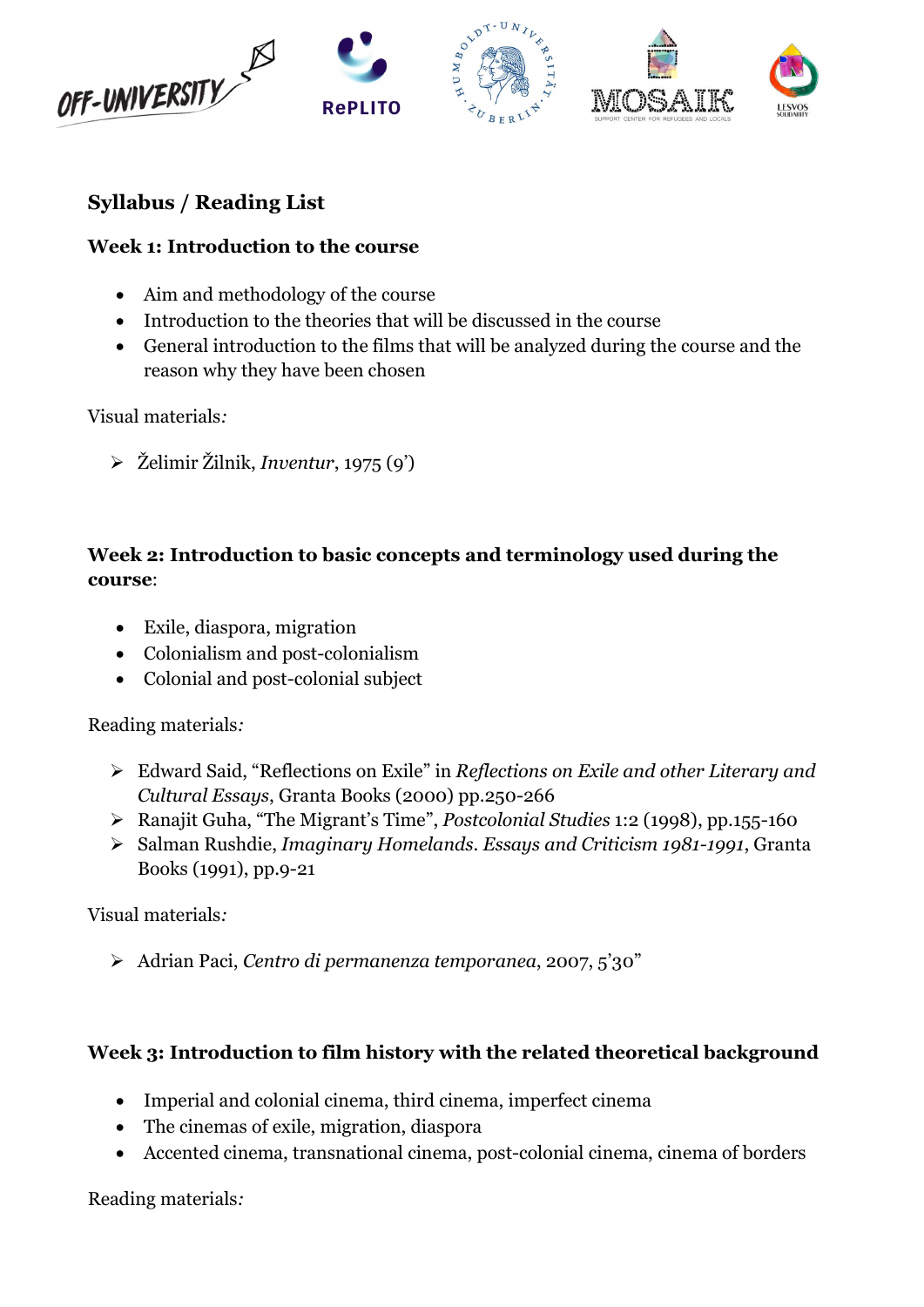

- Elizabeth Ezra, Terry Rowden, "General Introduction: What is Transnational Cinema?" in Idem (ed.) Transnational cinema: the Film Reader, Routledge (2006), pp.1-12
- $\triangleright$  Hamid Naficy, "Situating Accented Cinema" in Transnational cinema: the Film Reader, cit., pp.111-129
- Robert Stam, "Third World Film and Theory" and "Film and the Postcolonial" in Idem, Film Theory: An Introduction, Blackwell Publishers (2000), pp.92-101 and 292-297

Visual materials:

 $\triangleright$  Trinh Minh-ha, Reassemblage: from the Firelight to the Screen, 1983, 40'

# Week 4: Early cinema: the colonial gaze and the critical approaches

- How the legacy of colonialism influenced the first visual representation of "the Other" by Western filmmakers
- Analysis of the attempts made by Western filmmakers in developing and experimenting anti-colonial approaches

Reading materials:

- Jaikumar Priya, "Empire and Embarrassment: Colonial Forms of Knowledge about Cinema" in Idem, Cinema at the end of Empire, Duke University Press (2006), pp.65-106
- $\triangleright$  Nanna Verhoeff, "Deconstructing the Other" in Idem, The West in Early Cinema. After the Beginning, Amsterdam University Press (2006), pp. 55-76

Visual materials:

- Lumiere Brothers, Vietnemase Children, 1900, 1'
- $\triangleright$  Jean Rouch, *Moi Un Noir*, 1958, 70' (group discussion)

# Week 5: European migrants in Hollywood

- The cinema of Ernst Lubitch, Michael Curtiz, Fritz Lang, Billy Wilder
- Asia Minor migration: the case of Elia Kazan and his film *America America* (1963)

Reading materials: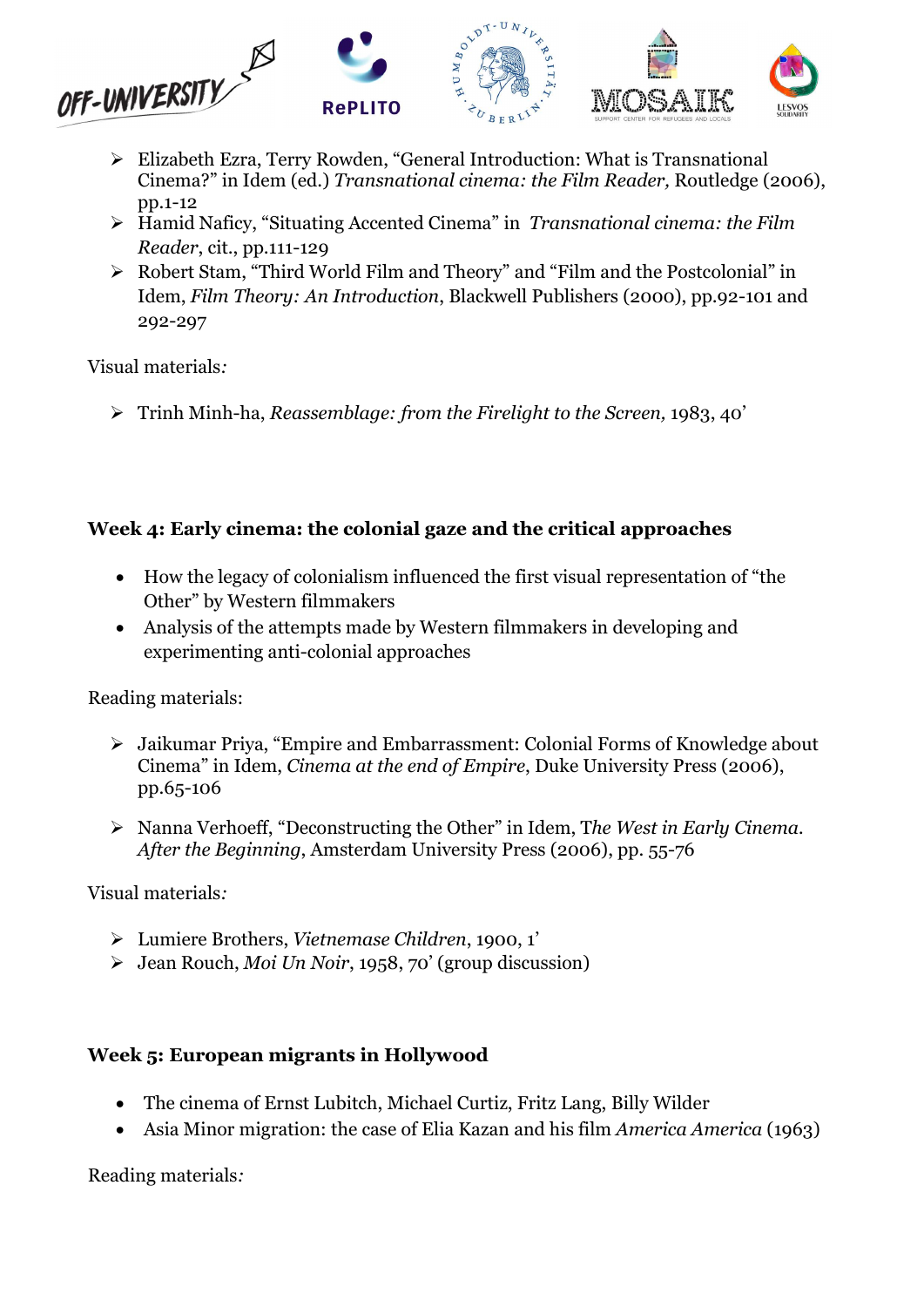

- Gene D. Phillips, "Prologue: The Promised Land: European Filmmakers in Hollywood" in Idem, Exiles in Hollywood. Major European Film Directors in America. Lehigh University Press (1998), pp.13-20
- Pascale R. Bos, "Adopted Memory: The Holocaust, Postmemory, and Jewish Identity in America" in Marie-Aude Baronian, Stephan Besser, Yolande Jnsen (ed.) Diaspora and Memory Figures of Displacement in Contemporary Literature, Arts and Politics, Rodopi Editions (2007), pp.97-108
- $\triangleright$  Sylvie Rollet, "Imaginary Lands and Figures of Exile in Elia Kazan's America America" in Diaspora and Memory: Figures of Displacement in Contemporary Literature, Arts and Politics, cit., pp.167-174

#### Visual materials:

- Elia Kazan, America America, 1963, 174'
- Michael Curtiz, Casablanca, 1942, 102' (group discussion)

### Week 6: Escaping from Fascism: Luis Bunuel in Mexico

- The coming to power of fascism in Europe and the Second World War
- The flight to America of several European cinema directors
- The specific case of Spanish director Luis Bunuel, who after USA decided to move to Mexico

### Reading materials:

- Rebecca M. Schreiber, "Allegories of Exile, Political Refugees and Resident Imperialists" in Idem, Cold War Exiles in Mexico: U.S. Dissidents and the Culture of Critical Resistance, Minnesota Univeristy Press (2008), pp.58-100
- Glauber Rocha, "Aesthetics of Hunger" in Idem, On Cinema (ed. Ismail Xavier), I.B.Tauris (2019), pp.41-45

- Luis Bunuel, Los Olvidados (aka The Forgotten Ones), 1950, 76'
- Luis Bunuel, Adventures of Robinson Crusoe, 1954, 89' (group discussion)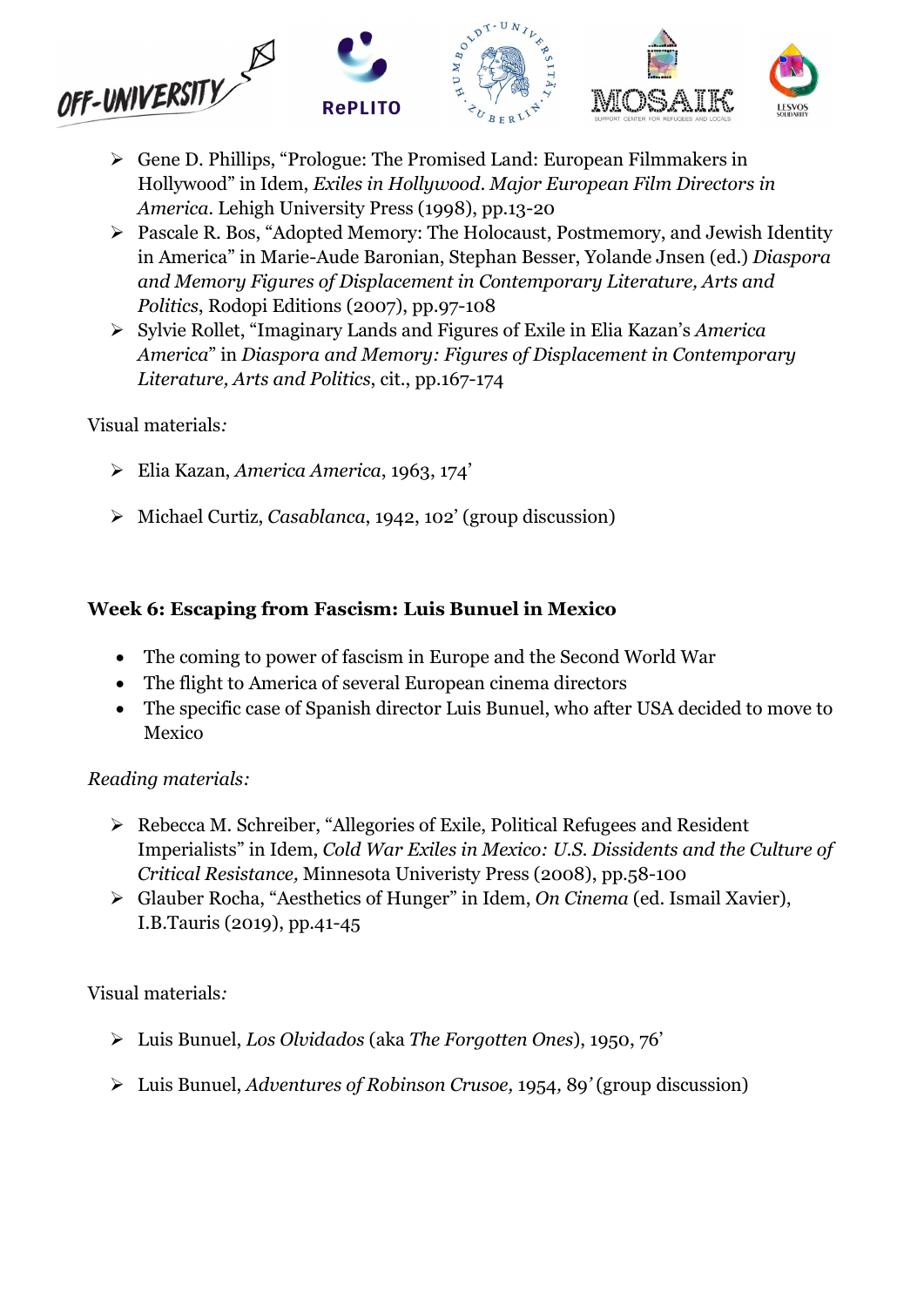

#### Week 7: Post-colonial Cinema from Africa

- The cases of Ousmane Sembene, Djibril Diop Mambety, Med Hondo, Souleymane Cisse, Haile Gerima
- Collective approaches: Black Audio Film Collective and their film Handsworth Songs (1986)

Reading materials:

- $\triangleright$  Kodwo Eshun, "Afrofuturist Cineculture in an Age of Cultural Revolution" in Petrine A. Straw, Richard J. Powell, David A Bailey (ed.) Back to Black: Art, Cinema and the Racial Imaginary, New Art Gallery Press (2005), pp.154-162
- David Murphy, "Africans Filming Africa: Questioning Theories of an Authentic African Cinema" in Elisabeth Ezra, Terry Rowden (ed.) Transnational Cinema: the Film Reader, Routledge (2006), pp.27-38
- David E. James, "Political Film/Radical Cinema: From Dissent to Revolution", in Idem, Allegories of cinema: American film in the Sixties, Princeton University Press (1989), pp.166-194

Visual materials:

- Black Audio Film Collective, Handsworth Songs, 1986, 61'
- $\triangleright$  Ousmane Sembene, *La noire de...* (aka *Black girl*), 1966, 55' (group discussion)

#### Week 8: Deconstructing the Archive: Assia Djebar and Trinh Minh-ha

- The case of Maghreb and the de-colonization of archives in Assia Djebar's cinema
- The representation of Vietnam in Trinh Minh-ha's cinema

Reading materials:

- David E. James, "Film and the War: Representing Vietnam", in Allegories of cinema: American film in the Sixties, Princeton University Press (1989), pp.195-212
- ▶ Herman Rapaport<sup>[11</sup>], "Deconstruction's Other: Trinh T. Minh-Ha and Jacques Derrida", Diacritics Vol. 25, No. 2 (1995), pp. 97-113
- > Trinh Minh-ha, "Outside In Inside Out" in Idem, When the Moon Waxes Red-Representation, Gender and Cultural Politics, Routledge (1991), pp.65-78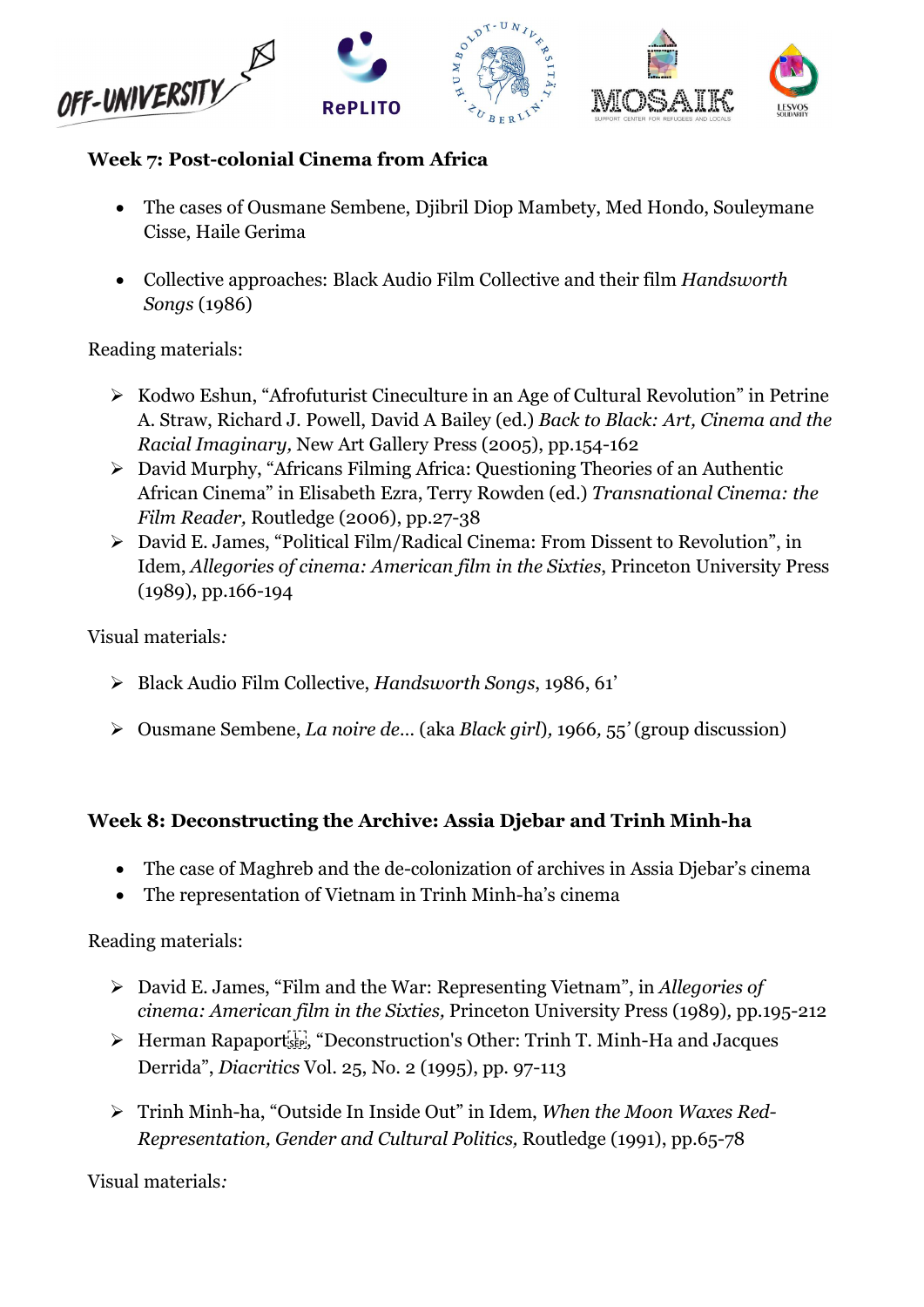

- Trinh Minh-ha, Surname Viet Given Name Nam, 1989, 108'
- Assia Djebar, La Zerda ou les chants de l'oubli, 1982, 60' (group discussion)

### Week 9: Personal camera: Chantal Akerman and Jonas Mekas

- New forms of narration in the subjective cinema of the 1970s
- The use of fragmented narratives and home movies archival material in the cinema of Jonas Mekas
- The use of epistolary narratives in the "Film-Letters" of Chantel Akerman

Reading materials:

- David E. James, "Jonas Mekas: Filmmaker", in Idem, Allegories of Cinema: American Film in the Sixties, Princeton University Press (1989), pp.104-118
- > Hamid Naficy, "Close-Up: Chantal Akerman", in Idem, An Accented Cinema: Exilic and Diasporic Filmmaking. Princeton University Press (2001), pp.111-114

Visual materials:

- Jonas Mekas, Remiscences of a Journey, 1972, 88'
- Chantal Akerman, News from Home, 1976, 88' (group discussion)

### Week 10: Palestinian Cinema in Exile

- The specific case of the Palestinian cinema, caught between diaspora and resistance
- The case of Palestinian women directors: Basma Alsharif, Rosalind Nashashibi, Mai Masri and analysis of some excerpts from their films

Reading materials:

- Hamid Naficy, "Close-up: Elia Suleiman" in Idem, An Accented Cinema: Exilic and Diasporic Filmmaking, Princeton University Press (2001), pp.116-117
- Elia Suleiman, "A Cinema of Nowhere", in Journal of Palestine Studies, Vol. 29, No. 2 (2000), pp.95-101
- Colleen Jankovic, Nadia Awad, "Queer/Palestinian Cinema: a Critical Conversation on Palestinian Queer and Women's Filmmaking", in Camera Obscura 80, Vol. 27/2 (2012), pp.135-143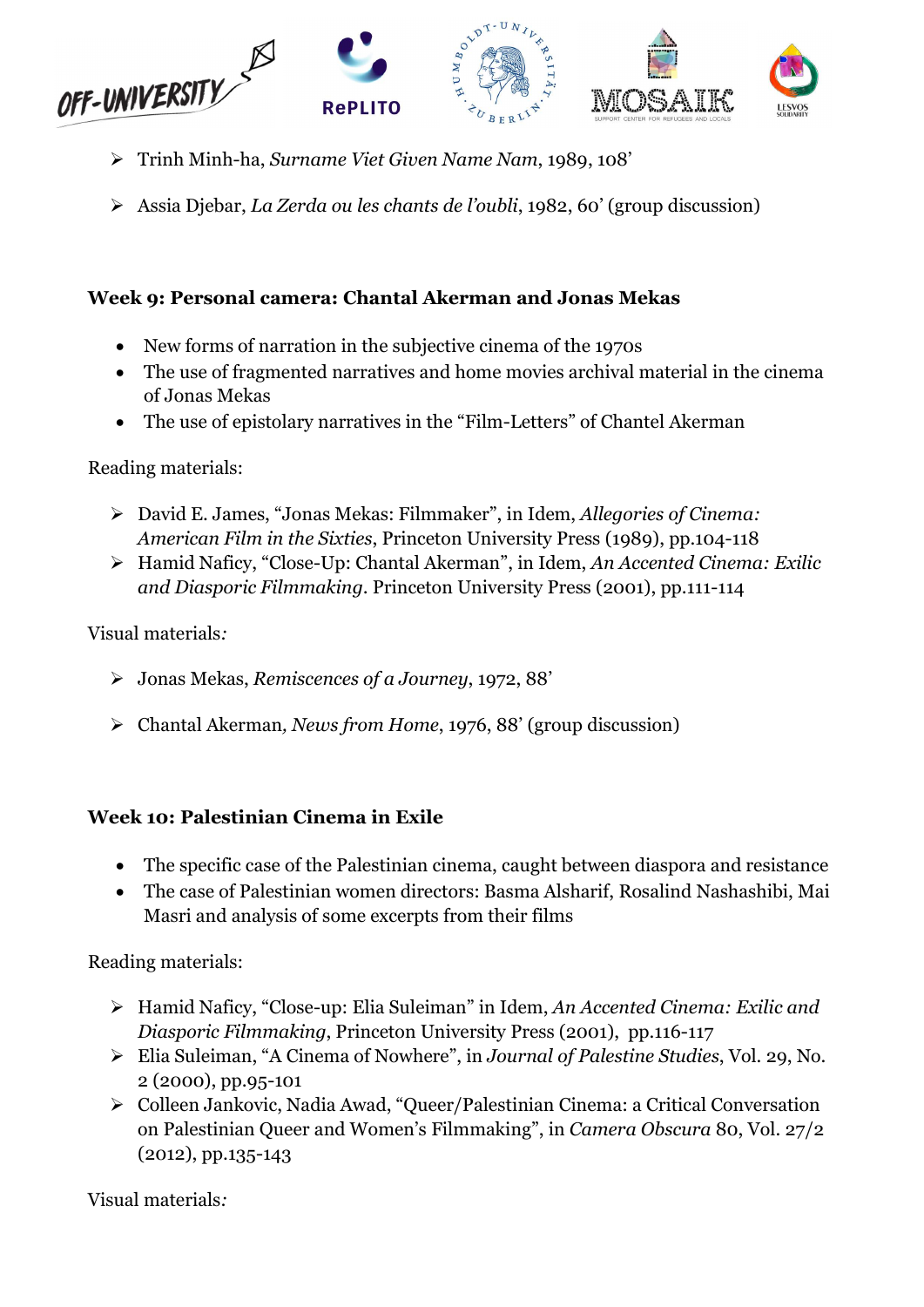

- Excerpts from films of Basma Alsharif, Rosalind Nashashibi, Mai Masri (to be selected)
- Elia Suleiman, Chronicles of Disappearance, 1996, 88' (group discussion)

# Week 11: Latin-American Exiles in Paris

- Fascist military regimes come to power in several countries of Latin America in 1960s and 1970s. Several Latin-American directors are forced to flee their countries and find refuge in Europe, specially in Paris.
- Analysis of the new Cinema language created by these directors, specially so-called "Third Cinema" (Fernando Solanas and Octavio Getino) and "Imperfect Cinema" (Julio Garcia Espinosa)

Reading materials:

- Fernando Solanas and Octavio Getino, "Toward a Third Cinema", Cinéaste Vol.4 n.3 (1970-71), pp.1-10
- Jacques Ranciere, The Emancipated Spectator, Verso (2009), pp.1-24
- "Dialogue about Exile" by Raul Ruiz and Percy Matas (The video-file will be uploaded)

Visual materials:

- $\triangleright$  Raul Ruiz, *Dialogues of Exiles*, 1975, 100'
- Fernando Solanas, Tangos of Exile, 1986, 119' (group discussion)

#### Week 12: Remembering the Catastrophe: Armenian Diaspora in North America

- How the 1915 genocide has influenced the history, the language, and the style of Armenian cinema.
- How can a catastrophe be remembered through the language of cinema? Some cases from the history of Armenian cinema will be topic of analysis.

### Reading materials:

 $\triangleright$  Soko Phay-Vakalis, "Memory and Forgetting: Traces of Silence in Sarkis", in Marie-Aude Baronian, Stephan Besser, Yolande Jnsen (ed.) Diaspora and Memory: Figures of Displacement in Contemporary Literature, Arts and Politics, Rodopi Editions (2007), pp.185-193